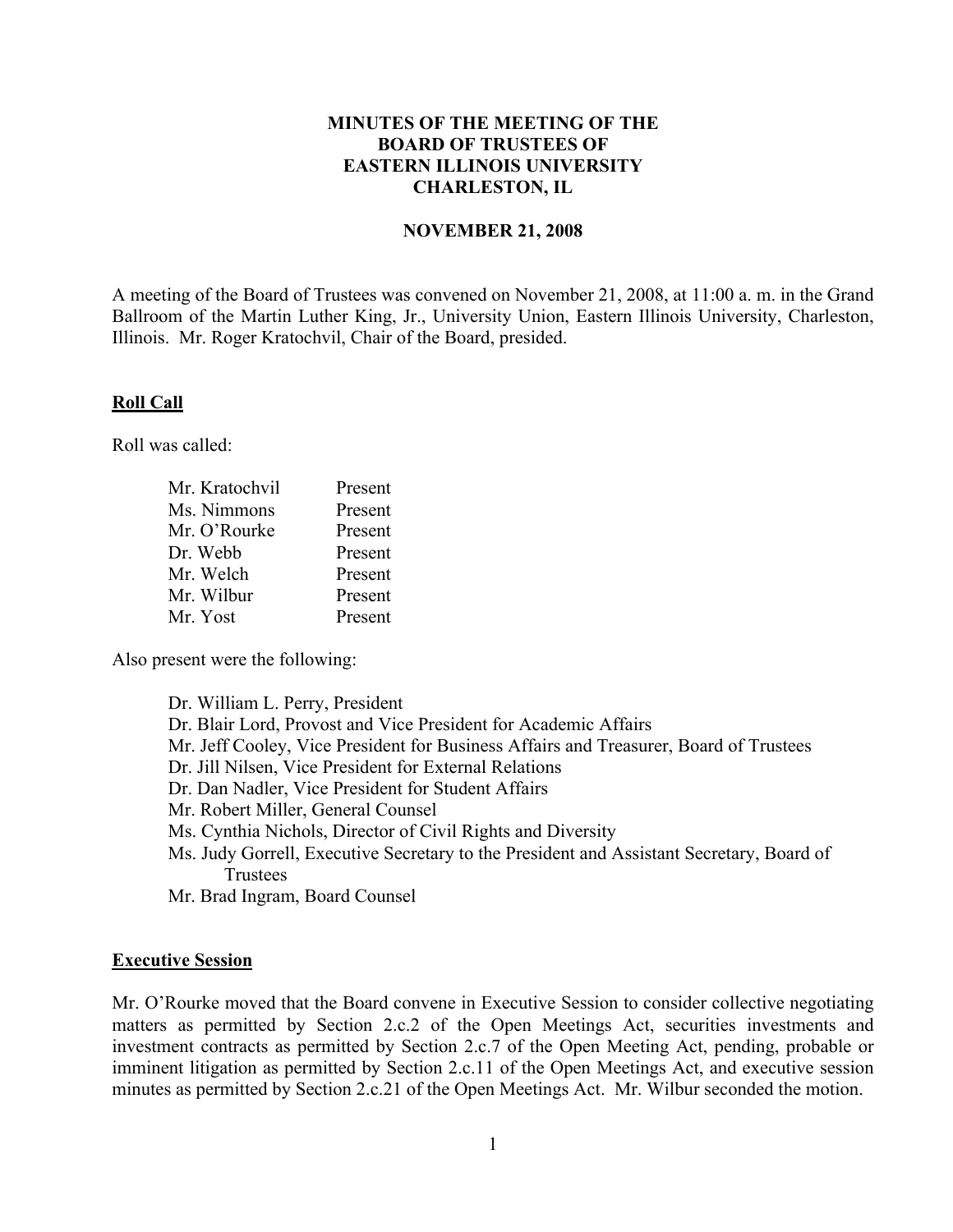Roll was called and the vote was as follows:

| Mr. Wilbur     | Yes        |
|----------------|------------|
| Mr. Kratochvil | <b>Yes</b> |
| Ms. Nimmons    | Yes        |
| Mr. O'Rourke   | <b>Yes</b> |
| Mr. Yost       | <b>Yes</b> |
| Mr. Welch      | Yes        |
| Dr. Webb       | Yes        |

Motion carried.

Mr. Wilbur moved to reconvene in Open Session. Ms. Nimmons seconded the motion.

Roll was called and the vote was as follows:

| Mr. Kratochvil | Yes |
|----------------|-----|
| Ms. Nimmons    | Yes |
| Mr. O'Rourke   | Yes |
| Mr. Yost       | Yes |
| Mr. Welch      | Yes |
| Dr. Webb       | Yes |
| Mr. Wilbur     | Yes |
|                |     |

Motion carried.

# **Action Items**

1. Dr. Webb moved to approve minutes of the September 12, 2008 Board meeting. Mr. Wilbur seconded the motion.

Roll was called and the vote was as follows:

| Mr. Kratochvil | Yes |
|----------------|-----|
| Ms. Nimmons    | Yes |
| Mr. O'Rourke   | Yes |
| Mr. Yost       | Yes |
| Mr. Welch      | Yes |
| Dr. Webb       | Yes |
| Mr. Wilbur     | Yes |

Motion carried.

2. Mr. O'Rourke moved to approve the executive session minutes of June 26, 2006 and April 24, 2006. Mr. Welch seconded the motion.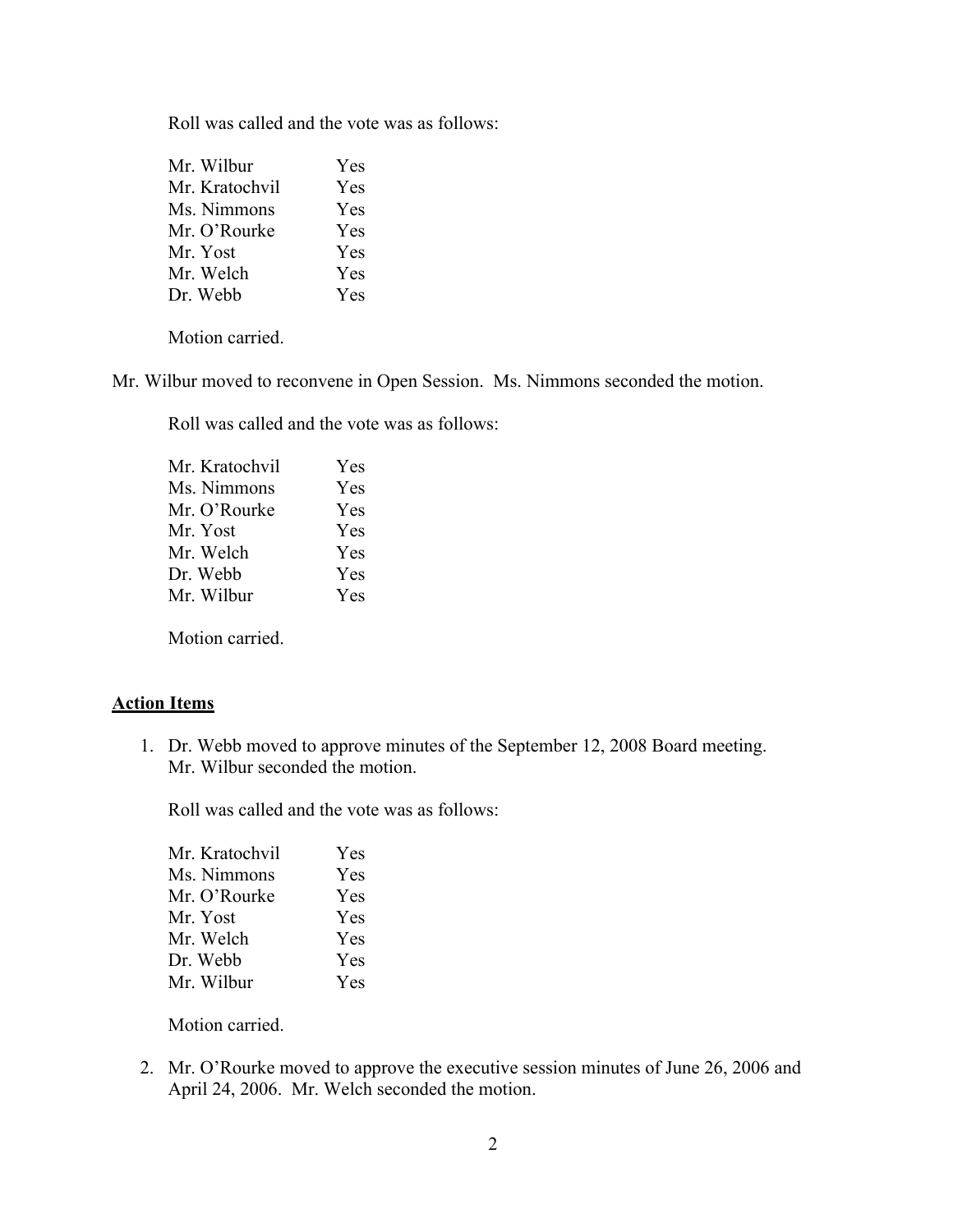Roll was called and the vote was as follows:

| Mr. Kratochvil | Yes |
|----------------|-----|
| Ms. Nimmons    | Yes |
| Mr. O'Rourke   | Yes |
| Mr. Yost       | Yes |
| Mr. Welch      | Yes |
| Dr. Webb       | Yes |
| Mr. Wilbur     | Yes |

Motion carried.

3. Mr. Wilbur moved to approve the resolution to authorize issuance of auxiliary facilities system revenue bonds. Ms. Nimmons seconded the motion.

### **RESOLUTION AUTHORIZING ISSUANCE OF AUXILIARY FACILITIES SYSTEM REVENUE BONDS**

BE IT RESOLVED by the Board of Trustees of Eastern Illinois University in regular meeting assembled, that:

1. It is hereby determined to be desirable that the Board of Trustees of Eastern Illinois University (the *"Board"*) authorize the execution and delivery of its Eastern Illinois University Auxiliary Facilities System Revenue Bonds, Series 2008B (the *"Bonds"*) in order to provide funds to finance the acquisition, construction and equipping of a new textbook rental facility and adjacent parking facility, to finance capitalized interest (if needed), and to pay necessary issuance costs. The Bonds shall be in an aggregate original principal amount not to exceed \$5,000,000 with a final maturity no later than October 1, 2039.

2. U.S. Bank National Association, Chicago, Illinois, is hereby authorized to serve as Bond Registrar and Paying Agent for the Bonds.

3. The Board approves the sale of the Bonds to Edward D. Jones & Co., L.P. and Barclays Capital Inc. (the *"Underwriters"*) upon the terms set forth in the Bond Purchase Agreement. The price at which the Bonds will be sold by the Board to the Underwriters, exclusive of net original issue discount or premium, will not be less than 97.25% of the par amount of the Bonds and the true interest cost of the Bonds will not exceed 6.00%. The Board approves the form of the Bond Purchase Agreement, a copy of which is on file with the Secretary of the Board for recording. The Treasurer of the Board (or other appropriate officer of the Board) is hereby authorized and directed to execute the Bond Purchase Agreement in the name of and on behalf of the Board in substantially the form presented at this meeting, or with such changes as may be approved by the officer of the Board executing the same, his/her execution thereof to constitute conclusive evidence of the Board's approval of all changes from the form thereof presented at this meeting.

4. The Board ratifies the preparation and distribution of the Preliminary Official Statement and authorizes the preparation and distribution of an Official Statement, in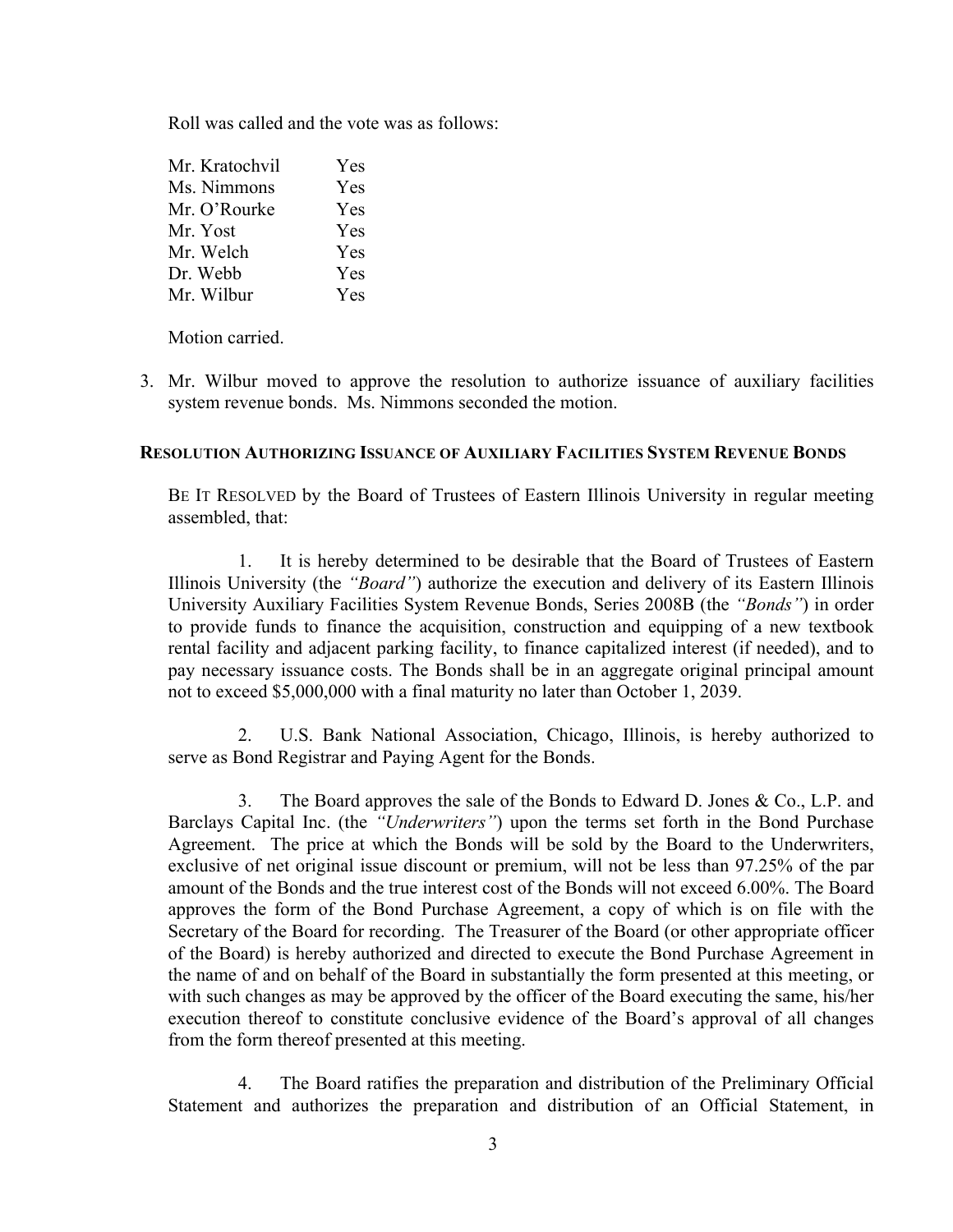connection with the sale of the Bonds. The Board approves the form of Preliminary Official Statement, a copy of which is on file with the Secretary of the Board for recording. The Treasurer of the Board (or other appropriate officer of the Board) is hereby authorized and directed to execute the Official Statement in the name of and on behalf of the Board in substantially the form of the Preliminary Official Statement presented at this meeting, with the addition of final terms of the Bonds, and with such other changes as may be approved by the officer of the Board executing the same, his/her execution thereof to constitute conclusive evidence of the Board's approval of all changes from the Preliminary Official Statement presented at this meeting.

5. The Board approves the forms of the Eighth Supplemental System Revenue Bond Resolution and Continuing Disclosure Agreement. Copies of such documents are on file with the Secretary of the Board for recording. The Chairman and Secretary of the Board (or other appropriate officers of the Board) are hereby authorized and directed to execute the Eighth Supplemental System Revenue Bond Resolution, and the Treasurer (or other appropriate officer of the Board) is hereby authorized and directed to execute the Continuing Disclosure Agreement, in the name of and on behalf of the Board in substantially the forms presented at this meeting, or with such changes as may be approved by the officer or officers of the Board executing the same, his/her or their execution thereof to constitute conclusive evidence of the Board's approval of all changes from the forms thereof presented at this meeting.

6. If required by the Underwriter of the Bonds, the Board agrees to comply with the terms and provisions of bond insurance, if such terms are determined by the Treasurer to be in the best interest of the Board.

7. The members, officers, agents and employees of the Board are hereby authorized and directed to do all such acts and to execute all such documents as may be necessary to carry out and comply with the provisions of this resolution and with the actions of the members, officers, agents, and employees of the Board which are in conformity with the intent and purposes of this resolution, whether heretofore or hereafter taken or done, which actions shall be and are ratified, confirmed and approved.

Roll was called and the vote was as follows:

| Mr. Kratochvil | Yes        |
|----------------|------------|
| Ms. Nimmons    | Yes        |
| Mr. O'Rourke   | <b>Yes</b> |
| Mr. Yost       | <b>Yes</b> |
| Mr. Welch      | <b>Yes</b> |
| Dr. Webb       | Yes        |
| Mr. Wilbur     | <b>Yes</b> |

Motion carried.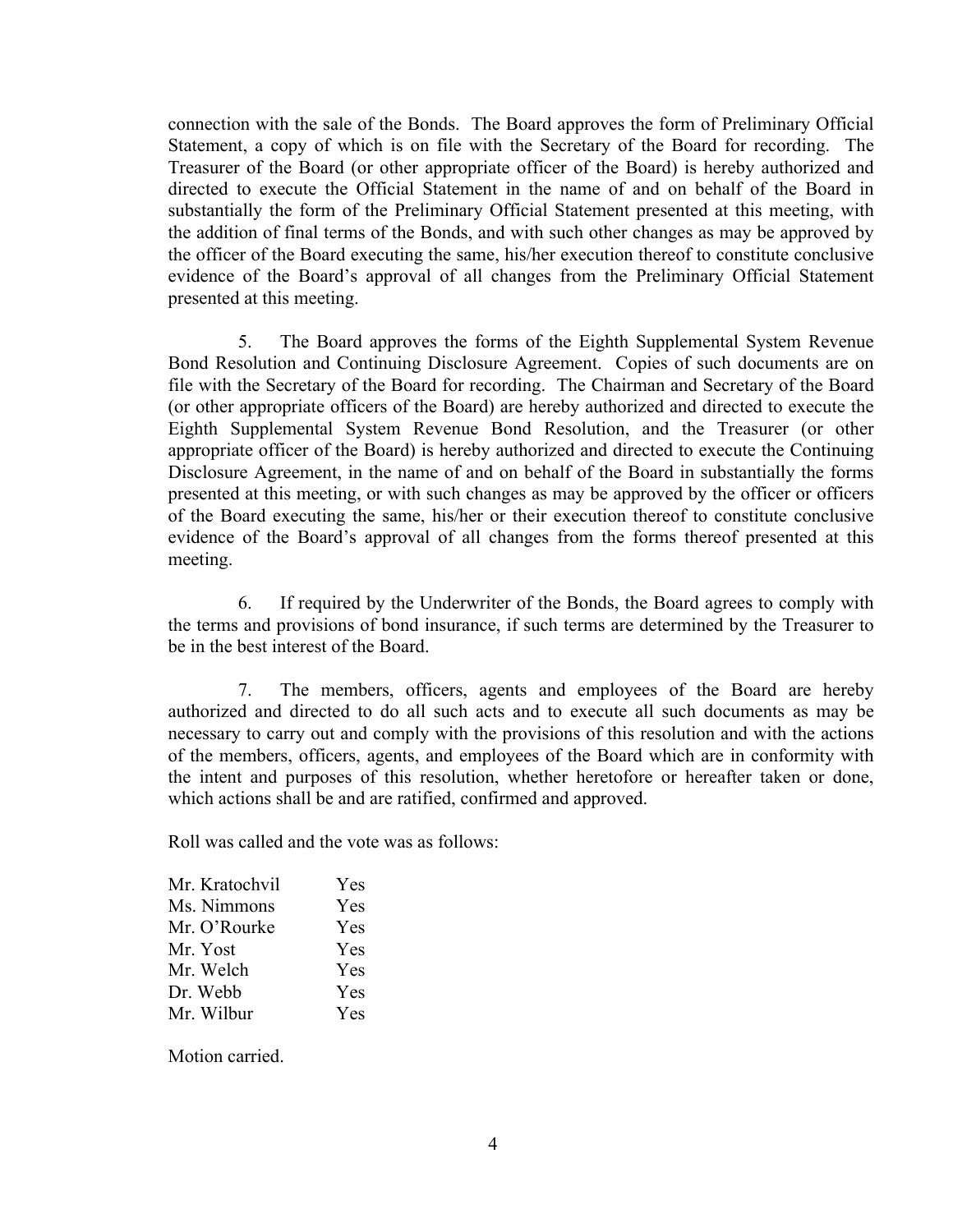- 4. The Energy Service Agreement was removed from the agenda so details regarding the financing of the project can be resolved and to address issues of concern expressed at the public meetings.
- 5. Dr. Webb moved to approve the project which includes all labor and materials to construct a new 19,200 square foot facility at 975 Edgar Drive to replace the existing textbook rental facility. The cost of the facility is not to exceed \$2,847,234. The recommended vendors: general construction – Felmley-Dickerson Company, Bloomington, IL, at a cost of \$1,681,900; plumbing – Clark Plumbing & Heating, Champaign, IL at a cost of \$101,291; fire protection – Prairie Fire Sprinkler, Inc., Decatur, IL at a cost of \$39,962; heating – T. A. Brinkoetter & Sons, Decatur, IL at a cost of \$298,000; ventilation – Industrial Services of Illinois, Mattoon, IL at a cost of \$89,892; electrical – Rathje Enterprises d/b/a Bodine Electric, Decatur, IL at a cost of \$377,349; and a 10% contingency of \$258,840. Mr. Wilbur seconded the motion.

Roll was called and the vote was as follows:

| Mr. Kratochvil | Yes        |
|----------------|------------|
| Ms. Nimmons    | Yes        |
| Mr. O'Rourke   | <b>Yes</b> |
| Mr. Yost       | Yes        |
| Mr. Welch      | Yes        |
| Dr. Webb       | Yes        |
| Mr. Wilbur     | Yes        |

Motion carried.

6. An anonymous donor has provided a generous gift to the New and Emerging Artist Series and has requested that the percussion lab in the Doudna Fine Arts Center be named for Dr. Vaughn and Ruth Jaenike. Ms. Nimmons moved to approve the naming of the percussion lab in the Doudna Fine Arts Center, the Vaughn and Ruth Jaenike Percussion Lab. Mr. O'Rourke seconded the motion.

Roll was called and the vote was as follows:

| Mr. Kratochvil | Yes        |
|----------------|------------|
| Ms. Nimmons    | <b>Yes</b> |
| Mr. O'Rourke   | Yes        |
| Mr. Yost       | Yes        |
| Mr. Welch      | Yes        |
| Dr. Webb       | Yes        |
| Mr. Wilbur     | Yes        |

Motion carried.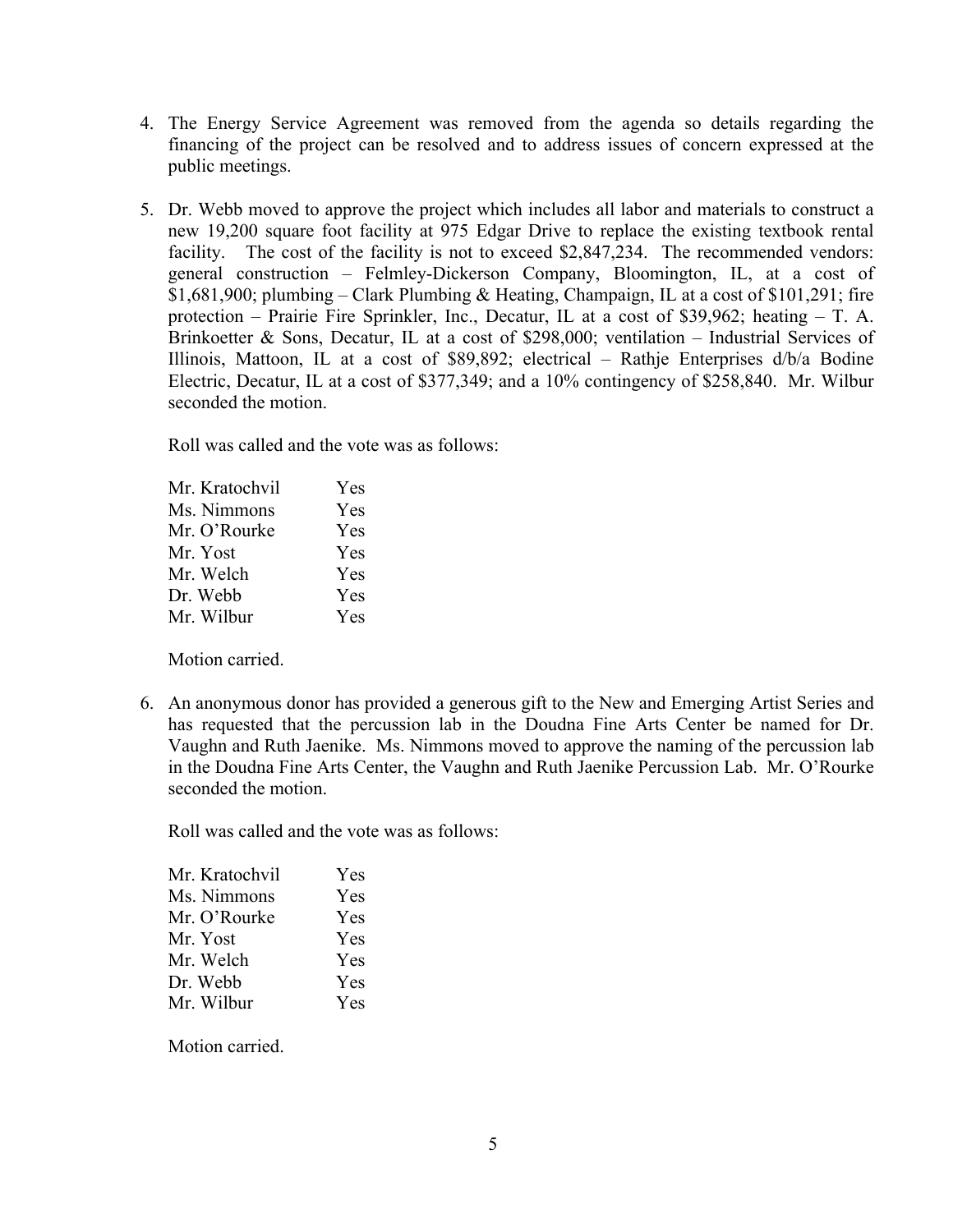7. Mr. Welch moved to approve the Successor Agreement – American Federation of State, County and Municipal Employees (AFSCME) Local #981 Service Unit. Under terms of the agreement, bargaining unit members would receive a three (3) percent across-the-board increase effective September 15, 2008 (at an estimated cost of \$171,915), three (3) percent across-the-board increase effective September 15, 2009 (at an estimated cost of \$177,072), and a three (3) percent across-the-board increase effective September 15, 2010 (at an estimated cost of \$182,384). Mr. Wilbur seconded the motion.

Roll was called and the vote was as follows:

| Mr. Kratochvil | Yes        |
|----------------|------------|
| Ms. Nimmons    | Yes        |
| Mr. O'Rourke   | <b>Yes</b> |
| Mr. Yost       | <b>Yes</b> |
| Mr. Welch      | <b>Yes</b> |
| Dr. Webb       | Yes        |
| Mr. Wilbur     | Yes        |

Motion carried.

8. Mr. Welch moved that Mr. Paul McCann be elected Treasurer and ex-officio member of the Board of Trustees of Eastern Illinois University effective January 1, 2009 due to the upcoming retirement of Mr. Jeff Cooley. Mr. Yost seconded the motion.

Roll was called and the vote was as follows:

| Mr. Kratochvil | <b>Yes</b> |
|----------------|------------|
| Ms. Nimmons    | Yes        |
| Mr. O'Rourke   | Yes        |
| Mr. Yost       | Yes        |
| Mr. Welch      | Yes        |
| Dr. Webb       | Yes        |
| Mr. Wilbur     | Yes        |
|                |            |

Motion carried.

9. Mr. Welch moved to approve the revisions to Board *Policies* and *Regulations* with the exception of Section V. Administrative Affairs. A hard copy of the revisions was placed in Booth Library and they were also made available on the Board of Trustees website for public review and comment. The Board has reviewed the comments received regarding the revisions. Mr. Wilbur seconded the motion. The following Board *Regulations* are being voted on at this meeting:

> Introduction Article I. Policy Making Authority Section I. Board Procedures Section II.A. Employees Section II.B. Faculty and Administrative Employees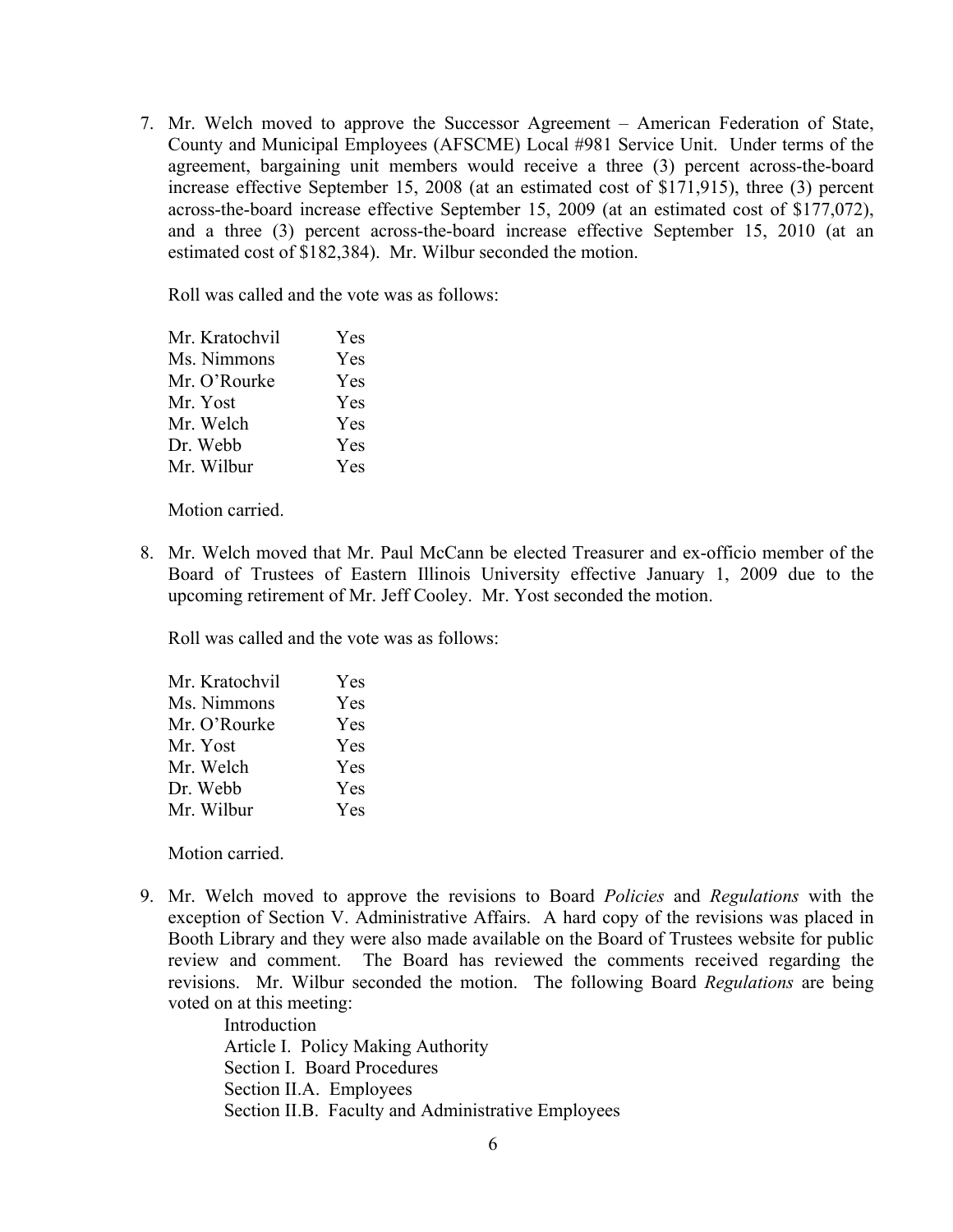Section II.C. Civil Service Employees Section II.D. Other Employees Section III. Academic Affairs Section IV. Students Section VI. Physical Facilities

Roll was called and the vote was as follows:

| Mr. Kratochvil | Yes |
|----------------|-----|
| Ms. Nimmons    | Yes |
| Mr. O'Rourke   | Yes |
| Mr. Yost       | Yes |
| Mr. Welch      | Yes |
| Dr. Webb       | Yes |
| Mr. Wilbur     | Yes |

Motion carried.

## **Information Items**

### **President's Report**

Dr. Perry asked Dr. Lord to introduce four faculty members, who will give presentations on research they are doing in their disciplines.

Dr. Lord introduced Dr. Lisa Taylor from the School of Family and Consumer Sciences. Dr. Taylor reported that she is currently conducting a study called "Get Out of My Way", which is focused on analyzing consumer behavior on Black Friday. Dr. Taylor is conducting this study along with other FCS faculty including Kathleen O'Rourke, Jill Bowers, Katie Shaw, and Deborah Reifsteck. Undergraduate and graduate students are given five hours of training to conduct the actual research. They choose a retail store, observe people in line waiting for the store to open, and follow the shoppers into the store to observe their behaviors. Each student chooses ten people to observe, and then records emotions and general behaviors that they see. Dr. Taylor shared some benefits of this study which include: students being involved in the actual research, conference presentation opportunities, submission to peer review journals for publication, and publicity for EIU.

Dr. Lord introduced Dr. Vince Gutowski from the Department of Geology/Geography. Dr. Gutowski discussed student and alumni contributions to research and education at Eastern. As there are only undergraduate students in the Geology/Geography Department, they are often able to see the results of their research before they graduate. Dr. Gutowski reported that students learn applied skills doing research, and often make connections with future employers.

Dr. Lord introduced Dr. Steven Lucas from the Department of Secondary Education and Foundations. Dr. Lucas shared information on the Teacher Graduate Assessment, which is a statewide assessment of teacher education programs in the twelve public universities in Illinois. The project surveys all first-year teachers throughout the state of Illinois who graduated from a public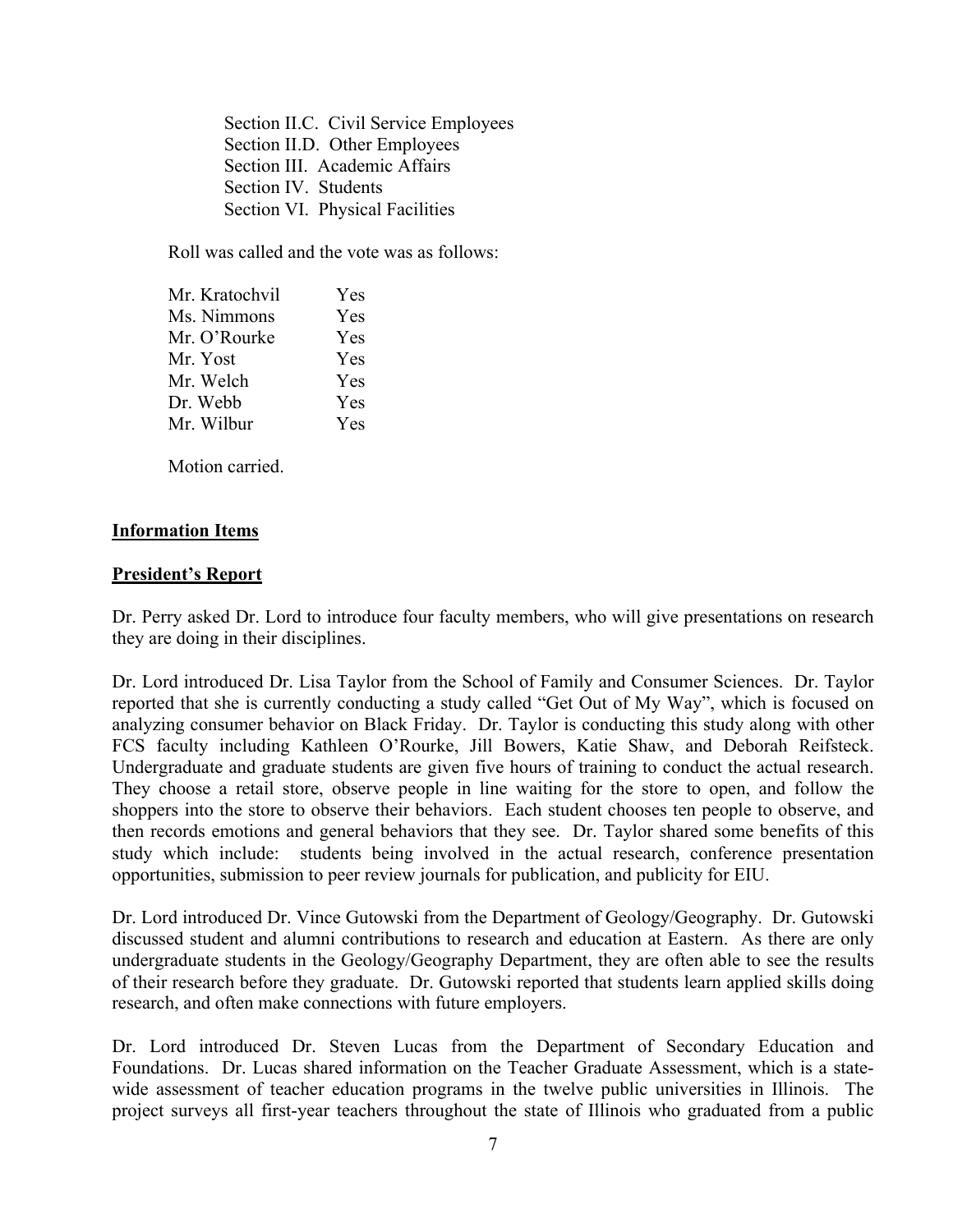university. The project also surveys the principals who hire these teachers. The collected data shows information such as where graduates are teaching, career and program satisfaction, and level of preparation. Dr. Lucas reported that this project was developed at Eastern Illinois University, with the first assessment done in the spring of 2005, and continues to be coordinated here. Dr. Lucas also shared that the Department of Secondary Education and Foundations is developing a Bilingual Education course that will be offered at the Masters level for Secondary & Elementary Education students, and for students pursuing a Masters in Teaching. He hopes this course will be approved and available within the next 2 years.

Dr. Lord introduced Dr. Janet Marquardt from the Art Department. Dr. Marquardt gave a brief presentation on her emphasis on critical thinking, and how that encourages students to challenge their own beliefs of art history and the history of other cultures.

Dr. Perry introduced Dr. Dan Nadler and Mr. Jeff Cooley, who gave a report on campus safety & security, and emergency notification. Dr. Nadler reported that two additional emergency notification sirens have been installed, and another siren is currently being installed on the north end of campus. Dr. Nadler shared that an "active shooter" exercise is being planned to take place on campus. This exercise will increase preparedness in the event of a shooting incident on campus. He also reported that a text messaging alert service has been launched and tested, with good results, and that 99% of students surveyed responded that they do feel safe in the residence halls.

Mr. Cooley added that lighting upgrades on campus continue. These upgrades are made in conjunction with student government and the City of Charleston.

# **Report from Board Chair**

Mr. Kratochvil shared that he was invited to speak at a Rotary meeting in Litchfield, IL recently. While he was there, he met numerous EIU alumni and also parents of current and former students. Mr. Kratochvil was pleased to report that the people he met and talked with had wonderful memories of Eastern, and that they were pleased with the direction in which the university is moving.

## **Committee Reports**

Executive/Planning Committee – No report.

Board Relations Committee – No report.

Finance/Audit Committee – Mr. O'Rourke reported that most of the Committee's discussions had already been heard and acted on by the Board. He said that some time was also spent discussing the textbook rental building bonding and construction.

Academic and Student Affairs Committee – Mr. Welch reported that the committee reviewed the shuttle bus operation, issues regarding parking, had a briefing on the textbook rental program and how it works, and discussed the Electronic Writing Portfolio.

Board Regulations – No report.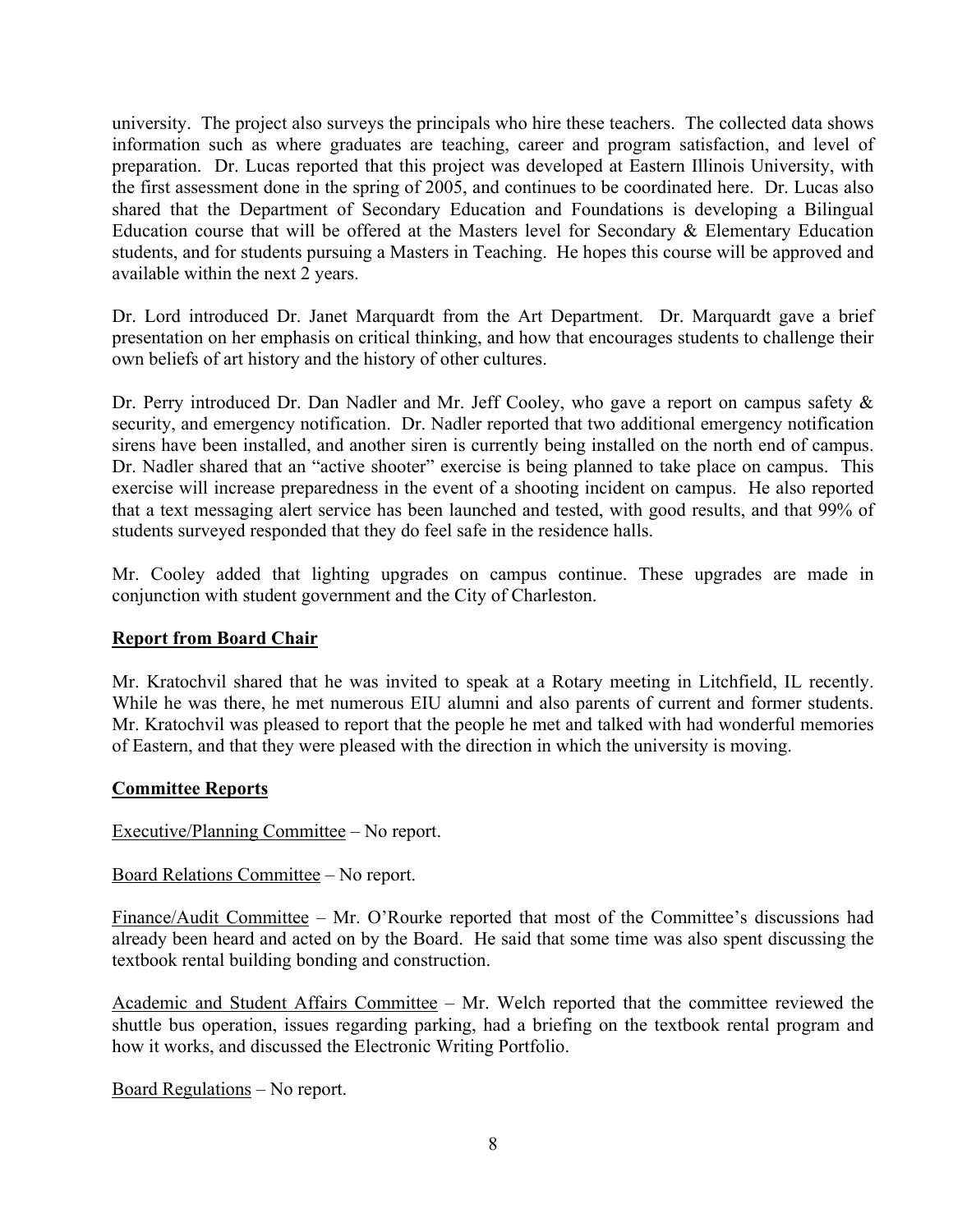# **Earned Degrees Report**

Dr. Lord reported that in FY 2008, Eastern awarded a total of 2,998 degrees. He pointed out that as larger numbers of students graduate, replacing those students becomes a challenge. Dr. Lord also reported that the list has changed very little in the last few years, and the most popular majors have remained so consistently.

**Alumni Association Report** – Mr. Gary Kling, President of the Alumni Association, reported that the Alumni Association held forty-two events this year. He also reported that over the past three years, the Alumni Association has donated \$75,000 to the university, for the beautification of the Alumni Quad by the clock tower. The Alumni Association also provides the university with \$15,000 annually to support university outreach and alumni activities, and allows the university rent-free use of the Brainard and Linder Houses. Mr. Kling stated that over the last four years, the Alumni Association has invested over \$600,000 in the university. He shared information on awards and scholarships given annually by the Alumni Association, including the Livingston Lord Scholarship. The Alumni Association has awarded over \$5000 in scholarships to current students, and Mr. Kling's goal is to increase that amount to \$25,000 - \$30,000.

**EIU Foundation Report** – Mr. Tim Gover, EIU Foundation, gave a brief update on the Foundation's investment status. Investments are managed by Hammond & Associates of St. Louis, Missouri. Mr. Gover shared that the investment committee continues to monitor the investment figures very closely, especially in this difficult financial period.

## **Reports from Constituencies**

Student Government – Mr. Levi Bulgar, Student Body President, reported that the Student Government has undertaken some by-law revisions, in order to streamline some of its policies and procedures. The Student Government has revamped the Student Supreme Court, which works to ensure that the Student Bill of Rights is upheld, and works with the elections commission to ensure that rules and regulations are upheld during any election on campus. Mr. Bulgar also shared the names of the Associate and Chief Justices on the Student Supreme Court.

#### **Summary of Purchases \$100,000 - \$249,999**

| Vendor                     | Type of Purchase                                                                                           | <b>Bids</b> | Amount    |
|----------------------------|------------------------------------------------------------------------------------------------------------|-------------|-----------|
| Moorhead-Gruber Architects | Design services for the proposed<br>installation of sprinkler and fire<br>alarm systems in Stevenson Hall. | a           | \$147,000 |
| <b>ASI</b> Modulex         | Installation of various signage<br>components in Doudna Fine<br>Arts Center.                               | $2^{\rm b}$ | 222,089   |
|                            | Yellow Rose Productions, Inc. Contract for the professional services<br>of comedian, Bill Engvall, at the  | c           | 125,000   |